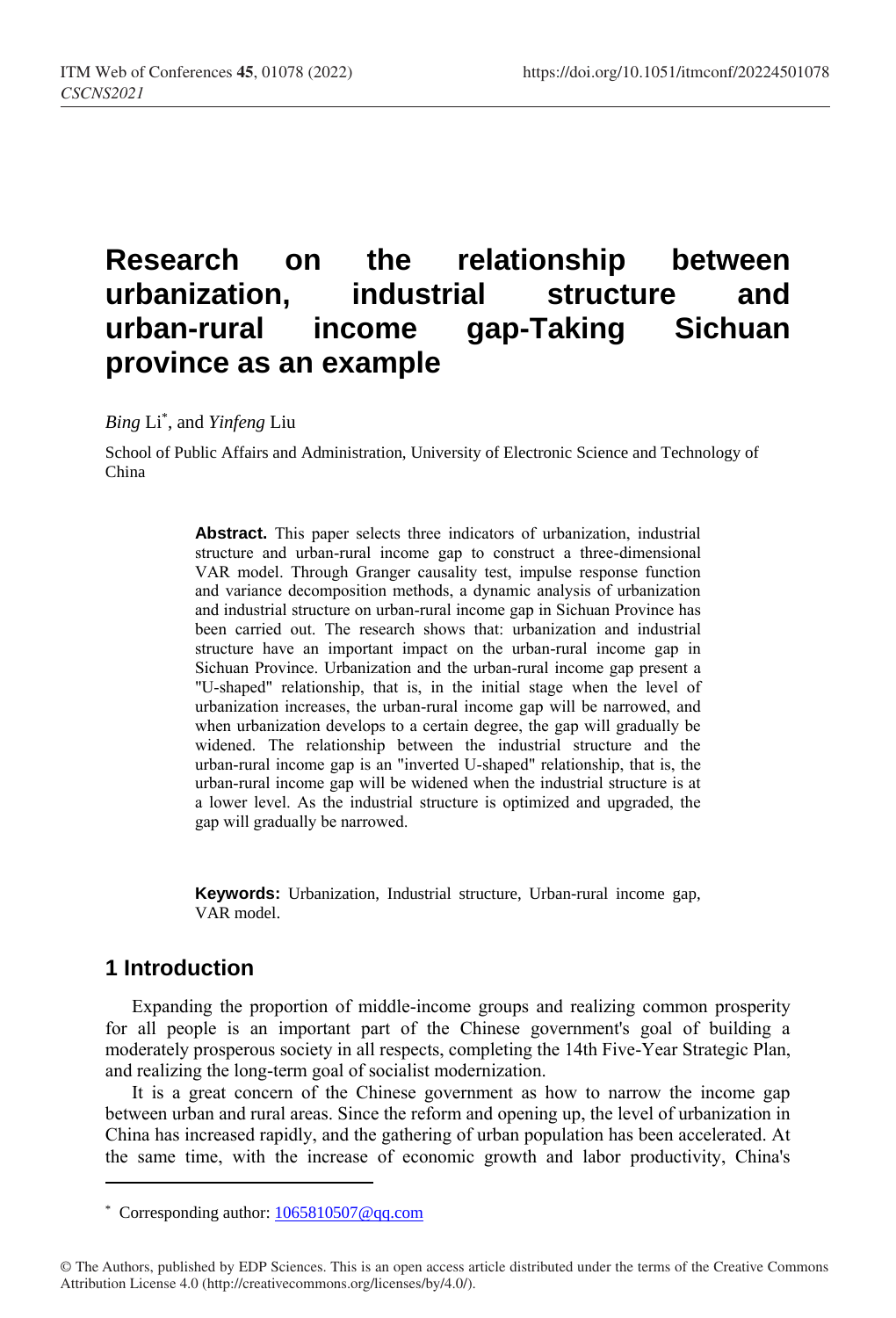industrial structure has also been continuously optimized and upgraded. In 1999, the total output value of the secondary and tertiary industries accounted for 83.9%, and by the end of 2020, it has accounted for 92.9%, and the industrial structure has been significantly upgraded. Driven by urbanization and industrial upgrading, the per capita income of urban and rural residents in China has increased significantly, but the income gap between urban and rural areas is also gradually widening. On the whole, the urban-rural income ratio in 1999 was 1.996, which is a small gap, and In 2009, it reached the highest value of 2.65. Although it has shown a gradual decline since then, it is still higher than other developed countries. Therefore, grasping the opportunities and challenges brought about by urbanization and industrial structure optimization and upgrading is a must way to narrow the urban-rural income gap and achieve common prosperity.

Scholars in China have conducted in-depth discussions on the relationship between urbanization, industrial structure upgrading and the urban-rural income gap and formed a mature theoretical system. However, the research on the income gap between urban and rural areas is mostly concentrated on a single level, and most of the domestic research objects are on a national scale, and there are few special studies on Sichuan. Therefore, this paper will analyze the relationship between urbanization, industrial structure and urban-rural income ratio in Sichuan Province by building a VAR model, to provide suggestions for narrowing the urban-rural income gap.

# **2 Empirical analysis based on Sichuan**

#### **2.1 Variable selection and data sources**

Urbanization (URB) refers to the continuous transfer of rural population to non-agricultural industries and urban areas, the continuous gathering of secondary and tertiary industries to urban areas, and the non-agricultural deployment associated with employment and industrial structure. This is a natural, economic and social historical process of continuous expansion of urban population and geographic area. Since the essence of urbanization is still the gathering of population in cities and towns, which is commonly referred to as population urbanization, and considering the consistency of national statistical standards and the availability of historical data, this paper selects the most used urbanization rate, which is the proportion of urban permanent residents to the total population, to measure the level of urbanization.

Industrial structure (TS) refers to the changes in the composition of the industrial sectors of the national economy and within each industrial sector and is generally measured by the proportion of the three industries. This paper uses the output value of the secondary and tertiary industries as a percentage of the total output value to indicate the degree of optimization of the industrial structure.

There are many indicators for measuring the urban-rural income gap (IG). This paper uses the urban-rural income ratio (the ratio of urban per capita disposable income to rural per capita net income), which is also commonly used by Chinese scholars.

On the basis of not changing the dynamic relationship between the variables, in order to eliminate the possible heteroscedasticity influence in the time series, the three variables are all processed by logarithm to get lnURB, lnIG, and lnTL.

All the data in this paper comes from the "Statistical Yearbook of Sichuan Province", the time span is 1999-2020. Data of urbanization, industrial advancement, and urban-rural income gap are obtained through the analysis. The data analysis and processing software is Eviews 6.0 version.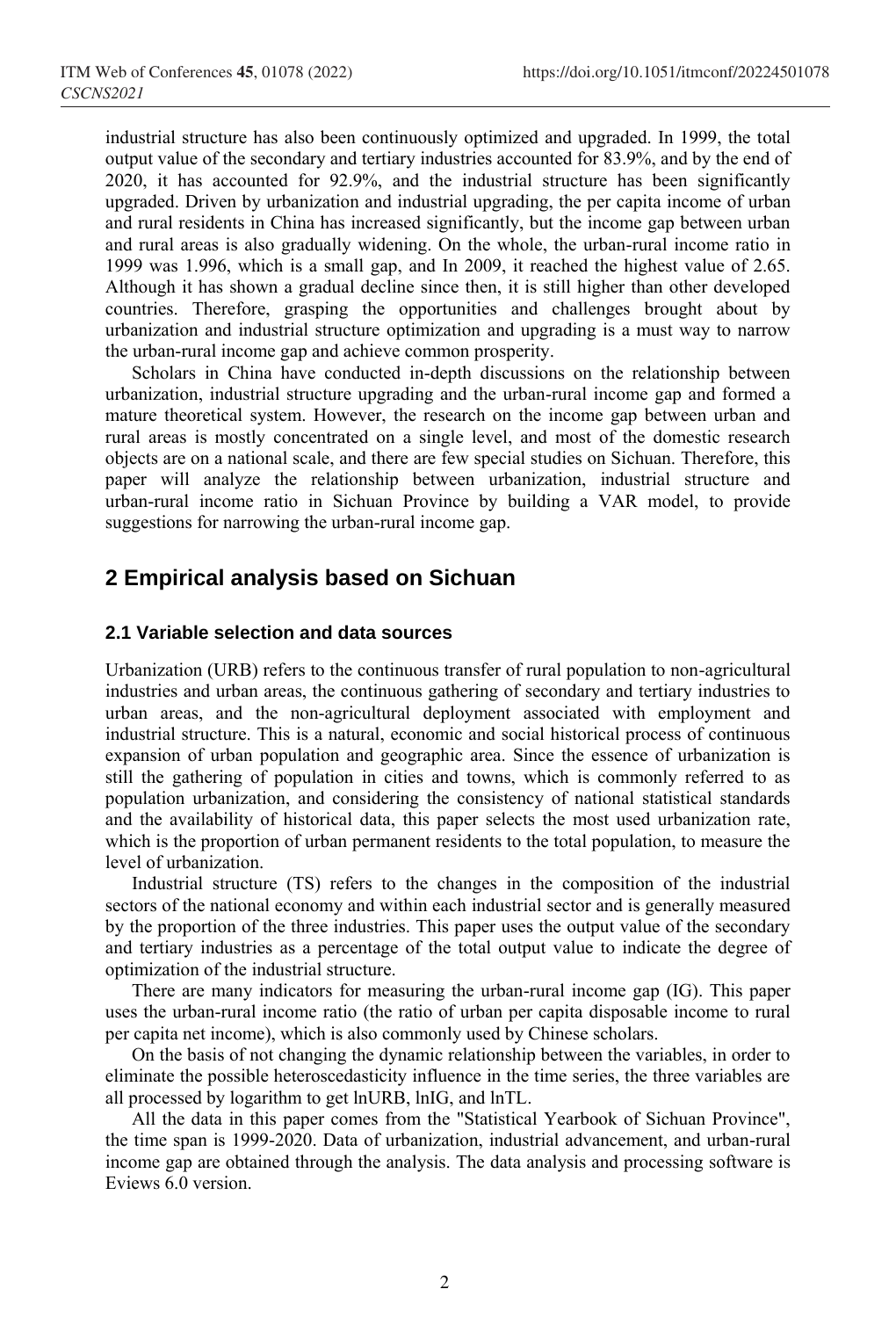#### **2.2 Model setting**

In this paper, a vector autoregressive (VAR) model is used to determine the dynamic impact of random disturbances on the variable system. The mathematical expression of the model is:

$$
y_t = \alpha + \sum_{i=1}^p \beta_i y_{t-1} + \sum_{j=1}^r \gamma_j x_{t-j} + u \tag{1}
$$

Among them: yt is the endogenous variable, yt-1 is the lagging endogenous variable, p is the lagging order; xt-j is the lagging exogenous variable, and r is the lagging order.  $\alpha$ , βt-1,..., βt-p and γt-1, γt-2,..., γt-j are the determination criteria of application model lag structure, and period 2 is determined as the optimal lag period of the model. Therefore, we establish the stationarity test of the time series of the VAR model with a lag of 2 periods.

#### **2.3 Unit root test**

For time series data, unit root tests must be performed before empirical analysis to determine the stationarity of the data and to avoid the phenomenon of "false regression", which means that the established measurement model is meaningless.

| Variable        | Inspection form $(C, T, L)$ | ADF         | Critical value $(5\%)$ | Conclusion |
|-----------------|-----------------------------|-------------|------------------------|------------|
| ΙG              | (0,0,2)                     | $-1.519946$ | $-1.955681$            | unstable   |
| $\Delta IG$     | (C,T,0)                     | $-3.921174$ | $-3.622033$            | stable     |
| TS              | (C, 0, 2)                   | 0.000948    | $-2.991878$            | unstable   |
| $\triangle$ TS  | (0,0,0)                     | $-4.555317$ | $-3.622033$            | stable     |
| URB             | (0,0,2)                     | $-1.521250$ | $-1.955681$            | unstable   |
| $\triangle$ URB | (C,T,2)                     | $-4.891355$ | $-3.622033$            | stable     |

Table 1. ADF unit root test results.

Note:  $\Delta \text{LnUR}$  represents the first difference of LnUR, the same below; (C, T, L) represents that the test model contains intercept term, trend term and lag order;  $*, *$ ,  $*, *$  represent the critical value at the significance level of 10%, 5%, and 1% respectively

It can be seen from Table 1 that the original series of variable logarithms are all unstable, and their first-order difference series are all stable. Therefore, each variable logarithm series is a first-order single integer time series.

#### **2.4 Granger causality test**

Granger causality test can judge whether there is a causal relationship between variables. We test the three variables in the VAR model to construct a general test regression equation

$$
LnY_{t=a_{10}} + \sum_{i=1}^{k} a_{1i} LnY_{t-1} + \sum_{i=1}^{k} b_{1i} LnX_{t-i} + u_{1t}
$$
 (1)

$$
LnY_{t=a_{20}} + \sum_{i=1}^{k} a_{2i} LnY_{t-1} + \sum_{i=1}^{k} b_{2i} LnX_{t-i} + u_{2t}
$$
 (2)

The subscript t of each variable represents time, k represents the maximum lag length of the variable, and ut represents the random error term. According to the above formula, a Granger causality model between urbanization (lnURB), industrial structure (lnTS), and urban-rural income gap (LnIG) is established. The test results are shown in Table 2:

The test results in Table 2 show that with a lag of 2 periods and a 5% significance level, we can draw the following preliminary conclusions through the Granger causality test: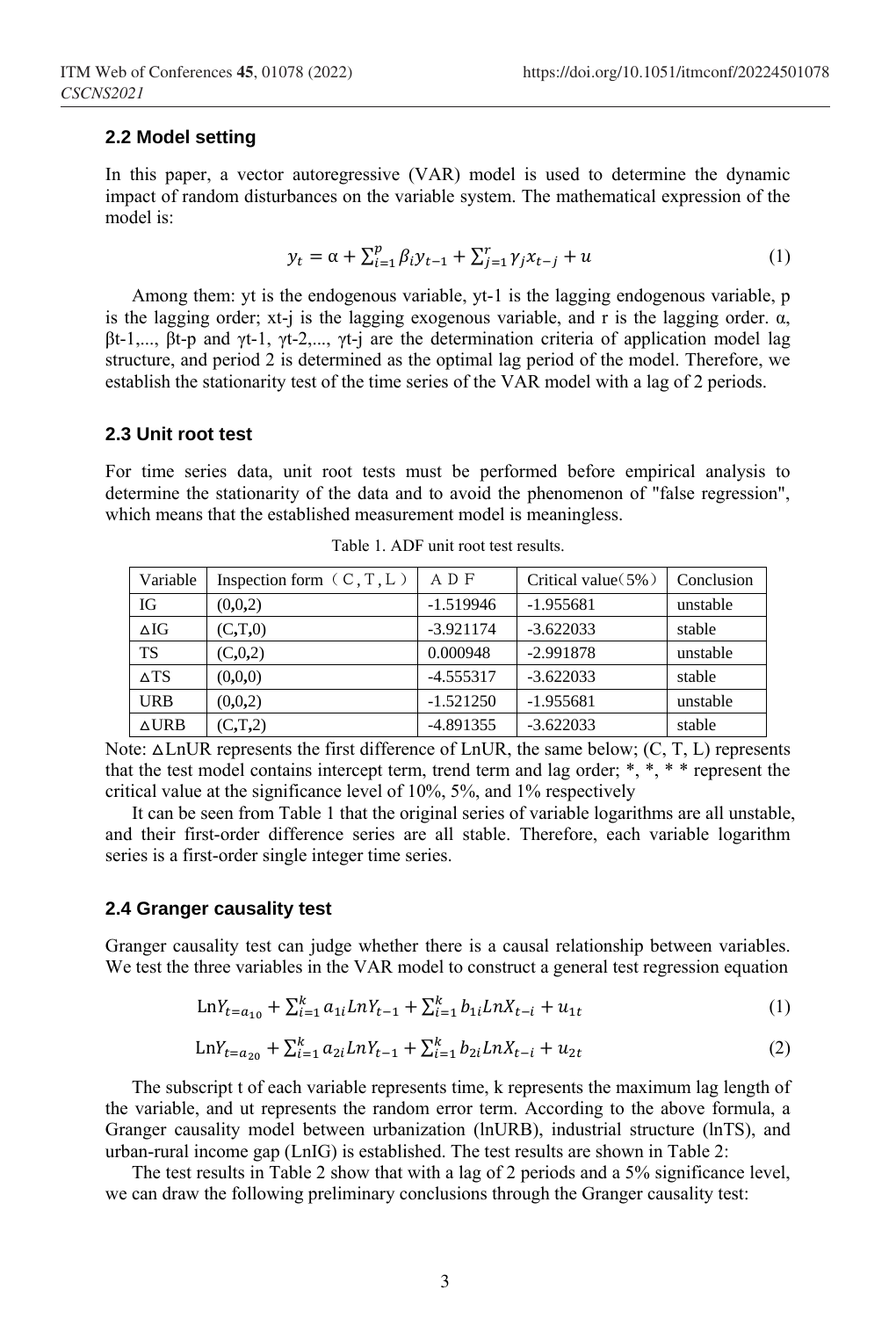First, the null hypothesis "lnTS is not the Granger cause of lnIG" has a P value of  $0.0764$ . When the significance level is  $10\%$ , the null hypothesis is rejected, that is, industrial advancement is the Granger cause of the widening of the urban-rural income gap.

Second, the null hypothesis "lnURB is not the Granger cause of lnIG" has a P value of 0.02. When the significance level is 5%, the null hypothesis is rejected, that is, urbanization is the Granger cause of the widening of urban-rural income gap.

| Null hypothesis                   | <b>F</b> Statistics | P value | Test result                |  |
|-----------------------------------|---------------------|---------|----------------------------|--|
| LNTS does not Granger Cause LNIG  | 2.79146             | 0.0764  | Reject null hypothesis     |  |
| LNIG does not Granger Cause LNTS  | 0.99186             | 0.4233  | Not reject null hypothesis |  |
| LNIG does not Granger Cause LNURB | 0.07995             | 0.9235  | Not reject null hypothesis |  |
| LNURB does not Granger Cause LNIG | 4.90357             | 0.0200  | Reject null hypothesis     |  |
| LNTS does not Granger Cause LNURB | 2.95238             | 0.0778  | Reject null hypothesis     |  |
| LNURB does not Granger Cause LNTS | 4.42201             | 0.0274  | Reject null hypothesis     |  |

Table 2. Granger causality test of three variables of LnURB, LnTS and LnIG.

Third, the null hypothesis "lnURB is not the Granger cause of lnTS" has a P value of 0.0274. When the significance level is 5%, the null hypothesis is rejected, that is, urbanization is the Granger cause of advanced industrial structure.

The same analysis shows that the advanced industrial structure is also the Granger cause of urbanization, so the two are complementary and mutually reinforcing.

#### **2.5 Pulse analysis**

We usually use the impulse response function (IPF) to analyze the response of each endogenous variable in the VAR model to the disturbance of itself and other endogenous variables, so as to understand the dynamic characteristics of the VAR model. This paper chooses the generalized impulse response analysis, and the results of the impulse response test between urbanization, industrial advancement, and urban-rural income gap (Figure 1 and Figure 2) are analyzed as follows.



**Fig.1.** The response path of urbanization to the urban-rural income gap.



**Fig. 2.** The response path of industrial advancement to the urban-rural income gap.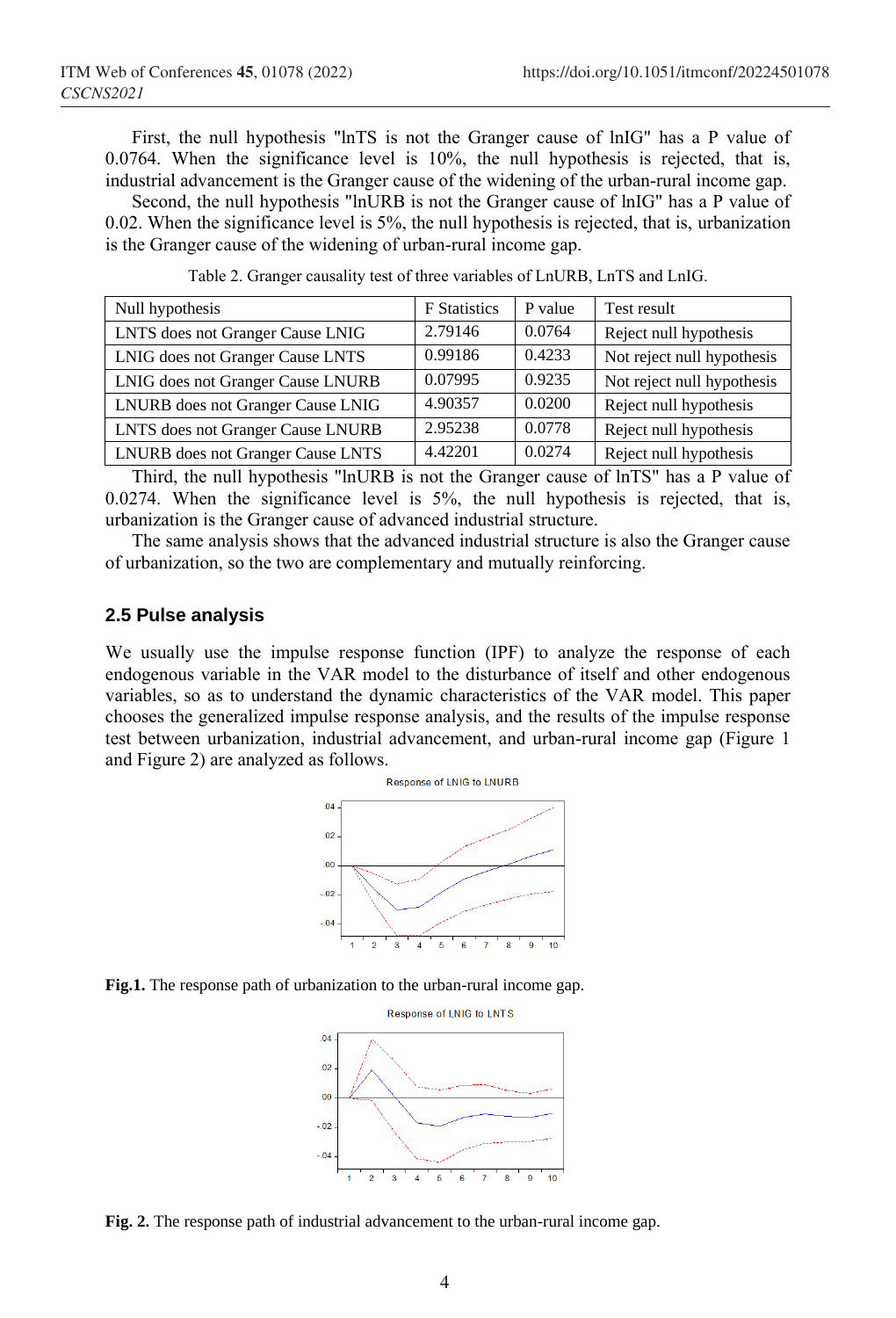Specifically, it can be seen from Figure 1 that after a positive impact on the URB in this period, the urban-rural income gap has a negative response from the beginning, which reaches the lowest point in the third period, and then starts to rise slowly. After the eighth period, it began to become a positive response and gradually stabilized, that is, initially with the process of urbanization, the urban-rural income gap will be gradually narrowed, but after the eighth period, the urban-rural income gap will gradually widen and eventually stabilize.

Figure 2 shows that after a shock to the urban-rural income gap, it initially showed a positive effect, which reached a peak in the second period, then gradually weakened, and turned to a negative effect in the third period, and then stabilized. That is, in the early stage, the advanced industrial structure will widen the urban-rural income gap, but in the later stage it will narrow the urban-rural income gap and maintain stability.

#### **2.6 Analysis of variance**

Variance decomposition uses variance to measure the contribution of each structural shock to the change of endogenous variables, and then evaluates the importance of different structural shocks. The variance decomposition method is used to analyze the contribution of each structural shock to the change of urban-rural income gap (lnIG). Table 3 shows the variance contribution of the urban-rural income gap spanning 10 periods. The conclusions are as follows.

| Periods | S.E.     | <b>LNIG</b> | <b>LNTS</b> | <b>LNURB</b> |
|---------|----------|-------------|-------------|--------------|
|         | 0.034453 | 100,0000    | 0.000000    | 0.000000     |
| 2       | 0.049475 | 73.97609    | 15.31901    | 10.70489     |
| 3       | 0.058193 | 54.17619    | 11.11569    | 34.70813     |
| 4       | 0.066884 | 41.14010    | 14.72406    | 44.13584     |
| 5       | 0.072708 | 37.32398    | 19.37479    | 43.30123     |
| 6       | 0.076072 | 38.30625    | 20.77975    | 40.91400     |
| 7       | 0.077576 | 38.55064    | 21.89719    | 39.55218     |
| 8       | 0.078591 | 37.61977    | 23.81433    | 38.56590     |
| 9       | 0.080051 | 36.42209    | 25.64623    | 37.93168     |
| 10      | 0.081676 | 35.37977    | 26.23038    | 38.38984     |

**Table 3.** Contribution to the variance of the urban-rural income gap (lnIG).

First, the urban-rural income gap was most affected by itself in the initial stage, reaching 73.97% in the second period, then gradually declined and tended to converge, and remained at 35.38% in the tenth period, indicating that the urban-rural income gap has a strong path dependence, which cannot be fundamentally changed in the short term.

Secondly, the urban-rural income gap is greatly affected by urbanization, reaching 34.70% in the third period, and the peak of 44.14% in the fourth phase. Although it begins to converge since then, its influence is still higher than that of industrial advancement.

Finally, industrial advancement also has an impact on the urban-rural income gap, but it is slightly lower than that of urbanization. In the third period, it was only 11.12%. In the later period, it showed a slow upward trend and its influence continued to increase, reaching 26.23% in the tenth period. Overall, urbanization in Sichuan Province has the largest contribution rate to the urban-rural income gap, but its impact is declining. Although the contribution of industrial advancement is lower than that of urbanization, its impact is gradually increasing, and its role in the future cannot be underestimated.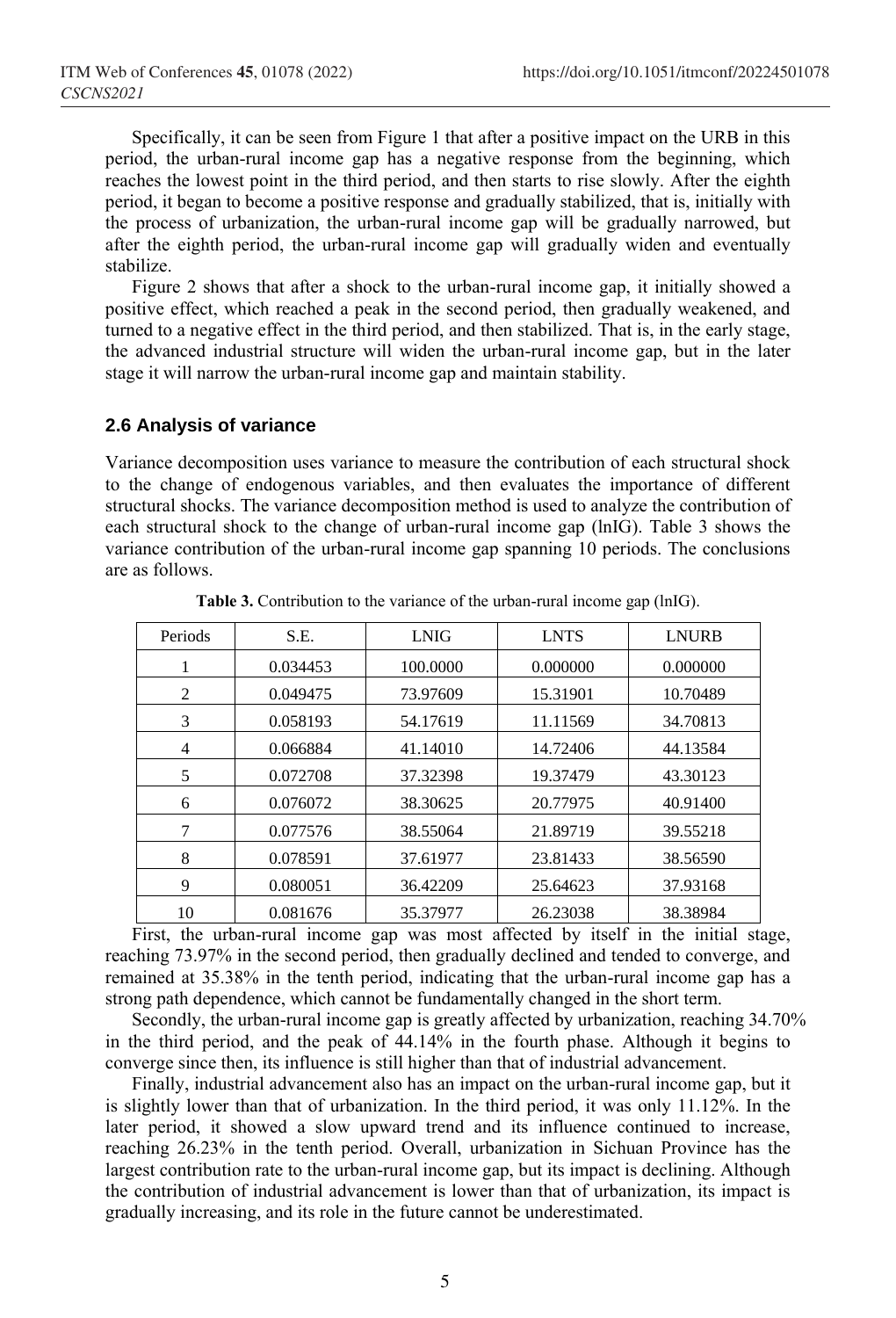### **3 Conclusions and policy recommendations**

This paper selects three indicators of urbanization, industrial structure, and urban-rural income gap to construct a three-dimensional VAR model. Through Granger causality test, impulse response function, and variance decomposition, a dynamic analysis of the impact of urbanization and industrial structure on the urban-rural income gap in Sichuan is carried out. It shows that urbanization and industrial structure have an important impact on the urban-rural income gap in Sichuan Province. The urban-rural income gap is most affected by itself at the initial stage, and is strongly depended on the path, and cannot be fundamentally changed in the short term. In short period of time, the effect of urbanization on narrowing the urban-rural income gap is more obvious than that of industrial advancement. However, in the long run, the role of urbanization in narrowing the urban-rural income gap has a weakening trend. In contrast, the adjustment of the industrial structure is more effective in narrowing the urban-rural income gap, and the effect has been maintained at a stable level in the later period, and the trend is also predictable. Based on the above conclusions, the following policy recommendations are put forward for reducing the income gap between urban and rural areas in Sichuan Province:

First, Sichuan Province should vigorously develop a number of small and medium-sized towns with characteristics, so as to build a number of small and medium-sized towns relying on the development of the service industry as the main line, and transform the land urbanization model into a human-centric urbanization model. The primary task is to break the unequal system restrictions of household registration, housing, medical care, education, employment, and social security under the urban-rural dual system, and create conditions and innovative methods to promote the citizenization of migrant workers and the migration and settlement of rural students from colleges and universities. It should not over-bias resources to big cities. It is suggested to use the radiation role of small towns to drive the economic development of surrounding rural areas, increase investment in education in small towns, and improve the employability of rural residents.

Second, promote the development of "industry-city integration". During the construction of a new type of urbanization, it must vigorously develop secondary and tertiary industries that are compatible with the level of urbanization. The development of urbanization can provide talents and technology for industrial upgrading, and industrial restructuring can absorb surplus labor in rural areas, promote labor transfer, increase farmers' income levels, and narrow the urban-rural income gap.

Third, promote the adjustment of the industrial structure and inject vitality into the economic development of Sichuan Province with advanced industrialization. As a major province of tourism and agriculture, Sichuan Province has a large share of agriculture, while manufacturing and service industries have a low share. When adjusting the industrial structure, it must transform to modern agriculture, advanced manufacturing and modern service industries, and adopt technological innovation, introduction of talents, and policy support to promote industrial optimization and upgrading, vigorously develop emerging industries, and provide a broad space for labor transfer.

## **References**

- 1. Zhang Lin, Lian Yonghui. Real Exchange Rate, Industrial Structure and Urban-rural Income Gap [J]. Journal of Xi'an Jiaotong University (Social Science Edition), 2013, 33(06): 7-15.
- 2. Gong Xinshu, Zhang Hongzhen, Wang Yan, Pan Mingming. Research on Industrial Structure Upgrading, Urbanization and Urban-rural Income Gap